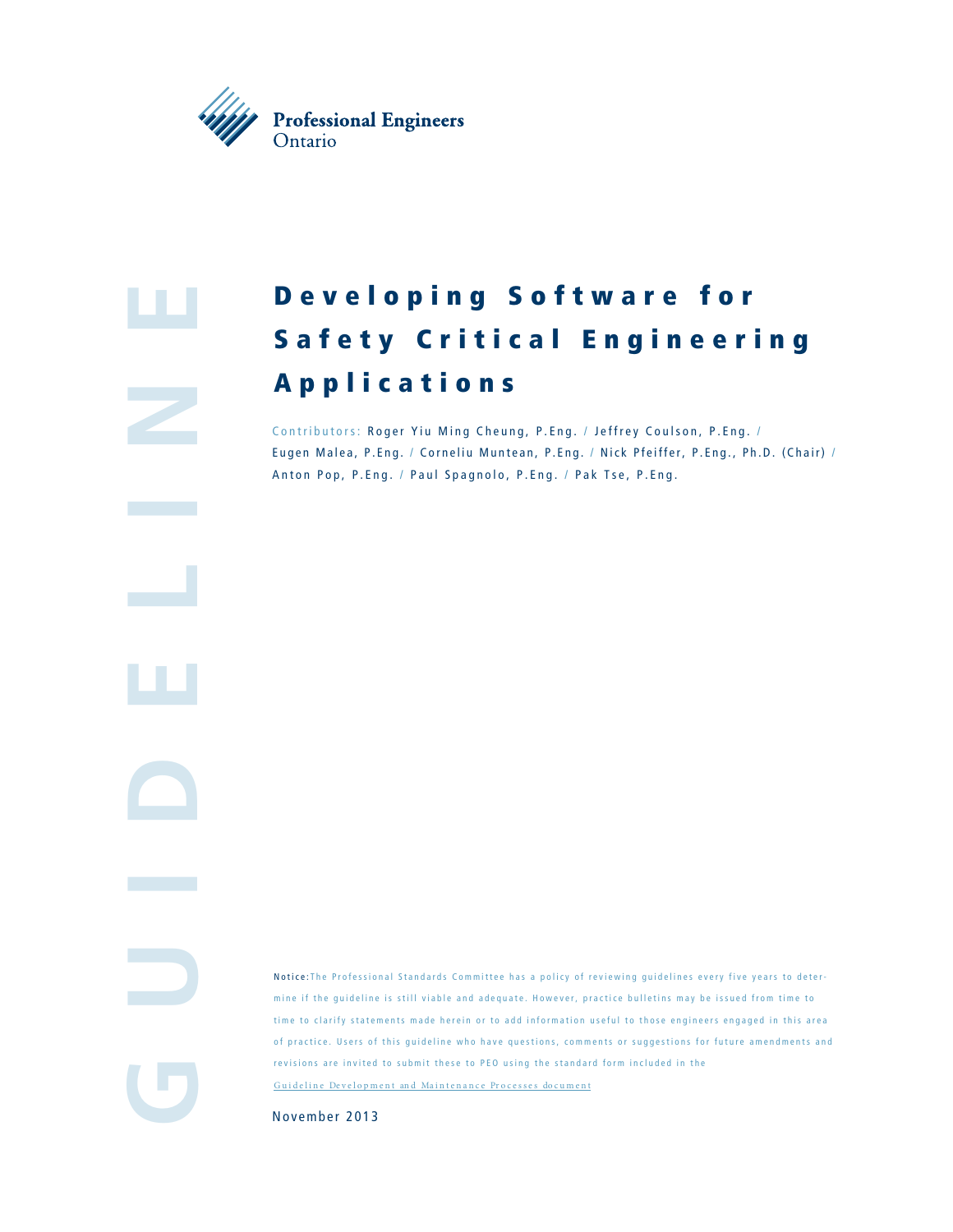# **Contents**

| 1.             |                                                                         |  |
|----------------|-------------------------------------------------------------------------|--|
| 2.             |                                                                         |  |
| 3.             |                                                                         |  |
| 4.             |                                                                         |  |
| 5.             | 5.1<br>5.2<br>5.3<br>54<br>5.5<br>5.6<br>5.7                            |  |
| 6.             |                                                                         |  |
| 7.             | 7.1                                                                     |  |
|                | 7.2<br>7.3                                                              |  |
| 8 <sub>1</sub> | 8.1<br>8.2<br>8.3<br>Software Quality.<br>8.4<br>8.5<br>8.6<br>8.7      |  |
|                |                                                                         |  |
|                |                                                                         |  |
|                | APPENDIX 1-SOFTWARE ENGINEERING REFERENCES OF INTEREST TO ENGINEERS  12 |  |
|                |                                                                         |  |
|                | APPENDIX 3-AMENDMENT AND REVISION SUBMISSION FORM 14                    |  |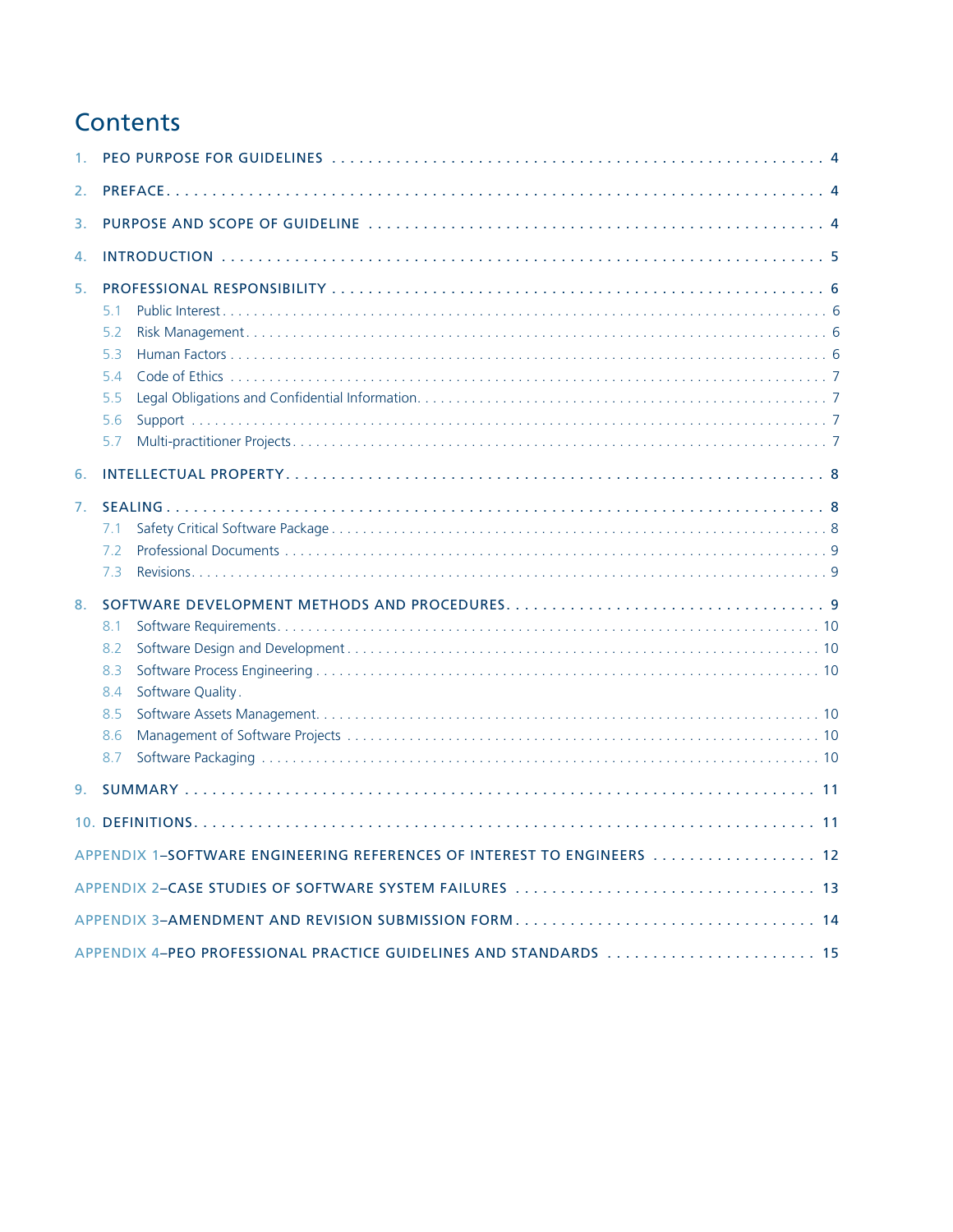# 1. PEO Purpose for Guidelines

Professional Engineers Ontario (PEO) produces guidelines for the purpose of educating both licensees and the public about best practices.

For more information on PEO's guideline and development process, which includes PEO's standard form for proposing revisions to guidelines, please read our [Guideline](www.peo.on.ca/sites/default/files/2019-08/GUIDELINE%20DEVELOPMENT%20AND%20MAINTENANCE%20PROCESSES%20terms%20of%20reference.pdf)  [Development and Maintenance Processes document.](www.peo.on.ca/sites/default/files/2019-08/GUIDELINE%20DEVELOPMENT%20AND%20MAINTENANCE%20PROCESSES%20terms%20of%20reference.pdf)

For a complete list of PEO's guidelines, please visit Appendix 4.

[To view other PEO guidelines, please visit the](www.peo.on.ca/knowledge-centre/practice-advice-resources-and-guidelines/practice-guidelines) Practice Advice Resources and Guidelines section of the PEO website.

# 2. Preface

The Professional Standards Committee formed a subcommittee of engineers from a variety of practice areas who had experience developing software in their professional engineering practice. The group was asked to investigate the legal, ethical and technical aspects of software design and development that could have an impact on the public interest. Furthermore, the subcommittee was instructed to prepare a guideline to deal with the development of software when it is considered to fall within the scope of professional engineering.

The subcommittee met for the first time on July 21, 2010, and submitted a completed draft of this document to the Professional Standards Committee for approval on January 15, 2013.

Following consultations with engineers and other stakeholders, the final draft was approved by Council at its meeting on November 22, 2013.

**Note:** References in this guideline to engineers apply equally to professional engineers, temporary licence holders, provisional licence holders and limited licence holders.

Practitioners as defined in the *Professional Engineers Act*  (Act) refers to engineers and firms holding a Certificate of Authorization to offer and provide engineering services to the public.

For the purposes of this guideline, the term the *public interest* refers to the safeguarding of life, health, property, economic interests, the public welfare and the environment.

# 3. Purpose and Scope of Guideline

Software may pose a risk to the public interest, either directly or indirectly. The purpose of this document is to outline the ethical and professional responsibilities of engineers to ensure that the public interest is protected. This document also provides guidance for others interfacing with engineers who are developing software, such as clients and owners who are acquiring ready-made software or specifying requirements for new software. This guideline should be regarded as an addition to but not a substitute for specialized software training. The guideline is written with the expectation that the reader is familiar with software development.

The development of certain categories of software is considered to fall within the scope of professional engineering in Ontario when the software is used in a manner that affects the public interest. In June 2008, PEO council approved the following definition of Software Engineering:

*Software engineering is deemed to fall within the practice of professional engineering as defined by the* Professional Engineers Act:

- *Where the software is used in a product that already falls within the practice of engineering (e.g. elevator controls, nuclear reactor controls, medical equipment such as gamma-ray cameras, etc.); and*
- *Where the use of the software poses a risk to life, health, property or the public welfare; and*
- *Where the design or analysis requires the application of engineering principles within the software (e.g. does engineering calculations), meets a requirement of engineering practice (e.g. a fail-safe system), or requires the application of the principles of engineering in its development.*

For the purpose of this guideline, software that meets all three criteria of the above definition is considered to be safety critical software and falls within the practice of professional engineering, even though the term "safety critical software" may be defined differently by other organizations.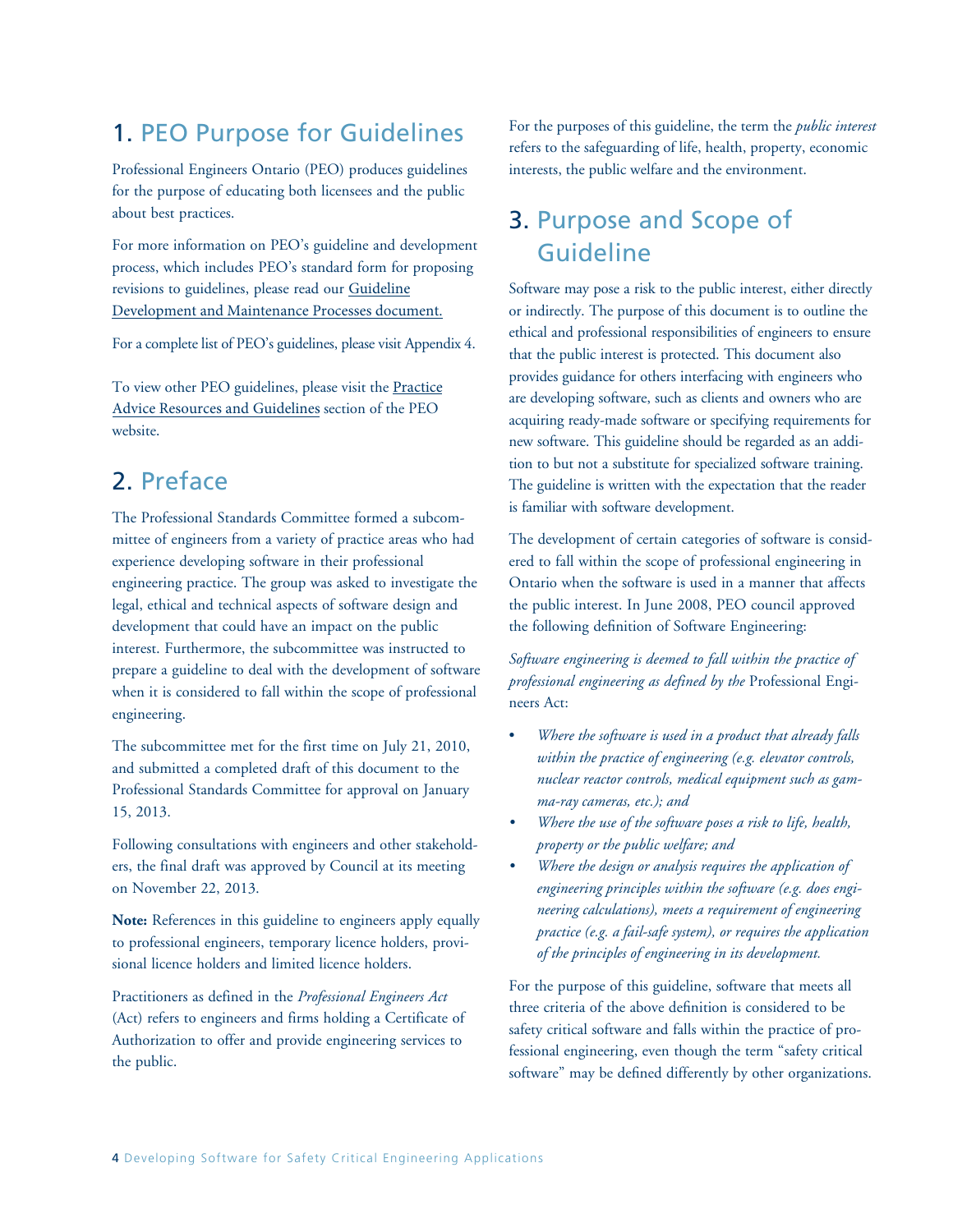This guideline recommends considerations for developing safety critical software and for incorporating such software as part of larger systems. It addresses factors that are reasonably necessary for the protection of the public interest, such as: software requirements, software design and construction, software process engineering, software quality, software assets management, and management of software projects. It is important to note that the recommendations presented here must be tailored to the specific requirements of each project.

This guideline does not deal with the role and responsibilities of engineers who apply engineering software to perform calculations, modeling and optimization analysis as part of professional engineering services or to provide information used as the basis for professional engineering decisions, judgments and opinions. The application or use of such software is the subject of a separate guideline, entitled *Professional Engineers Using Software-Based Engineering Tools*.

For the remainder of this document, software and software development activities are assumed to refer solely to safety critical software unless explicitly noted otherwise.

Since the development of safety critical software falls within the practice of professional engineering, only engineers or those supervised by an engineer can develop safety critical software. Furthermore, practitioners who develop safety critical software as part of a service to the public are required to have a Certificate of Authorization.

This guideline does not cover software that falls outside the practice of professional engineering, even if engineers often develop software that is not related to professional engineering (e.g. business, financial, or tax software; e-commerce software; database analysis software; and gaming software).

## 4. Introduction

Modern machines are becoming increasing sophisticated and complex as a means of decreasing costs, removing variability, reducing resources and increasing production. By definition, many of these devices contain safety critical software. Poor design, failure to check functionality, improper use and failure to properly maintain this software can potentially lead to physical injury or death, economic damages, environmental impact or the loss of public trust. Within this context, it is important to note that engineers are always professionally

responsible for their work, including the design and development of safety critical software.

Engineers play a key role in designing and developing safety critical software. The intent of this guideline is to provide best practices for engineers developing such software, to set expectations with respect to engineering practices in the domain of safety critical software processes, to provide guidance within the realm of safety critical software to meet the intent of the Act, and to help improve trust in the use of safety critical software. Engineers need to be aware of potential risks and of their ethical and professional responsibilities to protect the public interest.

Safety critical software can have many applications, including but not limited to:

- control and data acquisition;
- sensing and interpretation software, and modeling and design software that is used to make or automate critical decisions and actions that impact the public interest, such as utility (telecommunications, water, electricity, gas, traffic) control and protection;
- public transportation control systems and industrial safety;
- protection and control systems software; and
- medical and diagnostic equipment.

It is the responsibility of the sealing engineer using thirdparty software to validate results obtained from the software before implementing them into the system.

There is a need to provide proactive means to prevent software system failure that may affect the public interest. This guideline focuses on the professional responsibilities of engineers developing safety critical software or incorporating such software as part of a larger system or product. It clarifies the role of engineers, as well as their duty to protect the public interest in this area.

Many other organizations have developed best practices, guidelines and applicable standards, some of which are listed in Appendix 1. Engineers are advised to direct themselves to these other references, as required. It should be noted that this guideline is neither a standard nor a body of knowledge, but rather a collection of best practices. It provides recommendations–not prescriptive rules–and does not explain theoretical or practical knowledge.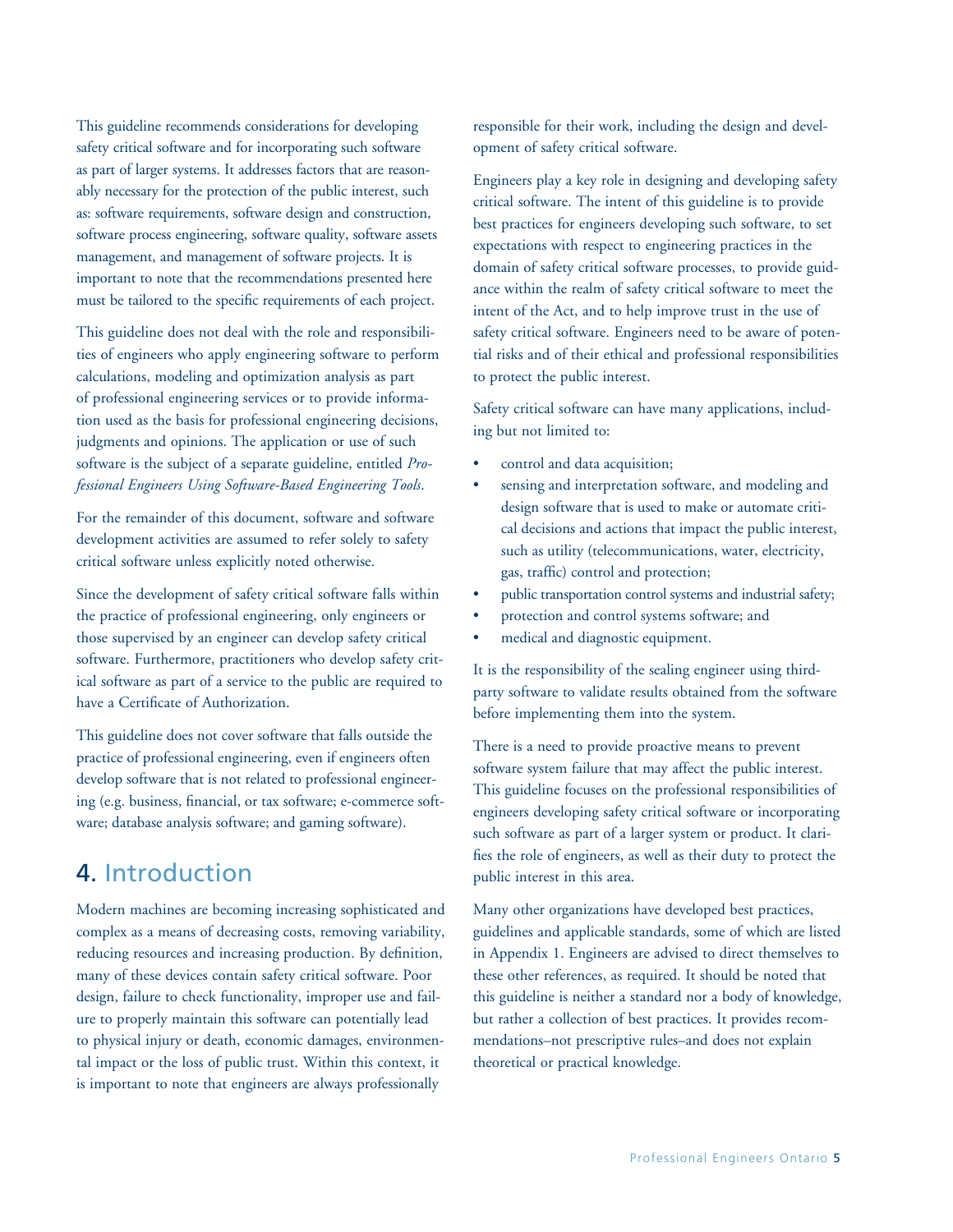It is recognized that engineers are most often part of a product or software development team that includes others, such as information systems professionals (ISPs), computer scientists and technologists. This document reviews the responsibilities of engineers to ensure the public interest is protected by:

- recognizing professional and ethical responsibilities with software development, especially public interest considerations;
- accepting professional responsibilities in product delivery (i.e. final review and sealing);
- delineating responsibilities for multi-disciplinary projects (i.e. hardware and software interfaces); and
- recognizing the professional responsibilities of engineers in different software development roles and during various stages of software development.

The development of safety critical software requires the same degree of review and validation as the development of any safety system, structure or device that falls within the practice of professional engineering. There is a misconception that software does not carry the same level of importance as drawings, hardware or systems. This mistaken belief is rather perilous, when one considers that software can be easily modified, unlike a structure or device. Because of this fact, safety critical software requires an enhanced level of attention to functionality, documentation and version control (see 5.6 Support). This guideline identifies the responsibilities of engineers in this area, so safety critical software development is undertaken with the level of care and diligence that is required of all engineering activities covered by the Act.

All engineers are professionally responsible for the engineering work they produce. Article 72(2)(b) of O. Reg. 941/90 under the Act identifies one criterion of professional misconduct as "failure to make reasonable provision for the safeguarding of life, health or property of a person who may be affected by the work for which the practitioner is responsible". Engineers must be aware that the concept of "reasonable provision" applies to the development of safety critical software, since it falls under the practice of engineering.

# 5. Professional Responsibility

### 5.1 Public Interest

Developing safety critical software is a complex undertaking, comprising different processes, including specifying requirements, design, implementation, testing, verification and validation. Furthermore, interpreting the needs of clients and consumers, balancing budget and schedule constraints, and ensuring the efficiency, effectiveness, integrity, security, privacy, safety, and quality of the software are all activities that involve a degree of risk. These facts should remind engineers of their responsibility for performing due diligence and protecting the public interest, since, ultimately, engineers contribute to the success of software projects.

### 5.2 Risk Management

To perform due diligence, project risks need to be identified early, analyzed, treated according to the likelihood and impact of the risk, and managed. Risk treatment may include avoiding a risk entirely; transferring (or sharing) the risk with another party; mitigating the risk, either its likelihood and/or its impact; or accepting the risk. In choosing appropriate risk treatments, particular attention needs to be paid to the public interest. Engineers are reminded of the importance of adopting well-recognized software engineering processes to manage any risk to the public interest (for some examples of these processes, refer to Appendix 1). Furthermore, engineers should be aware of relevant software system failures in the past, and be cognizant of their obligations when working with systems of a similar nature (refer to Appendix 2 for case studies of software system failures). Finally, engineers should design safety critical software so that it can handle the threat of malicious software.

Safety critical software shall be sealed to provide assurance that engineers responsible for developing the software have fulfilled their obligations under the Act. The seal provides traceability in case the engineer responsible for developing the software needs to be contacted.

### 5.3 Human Factors

Human error has played a significant role in several catastrophic system failures throughout the world. Consequently, engineers need to be aware that human error prevention is of paramount importance in designing and deploying safety critical software. Design of human inter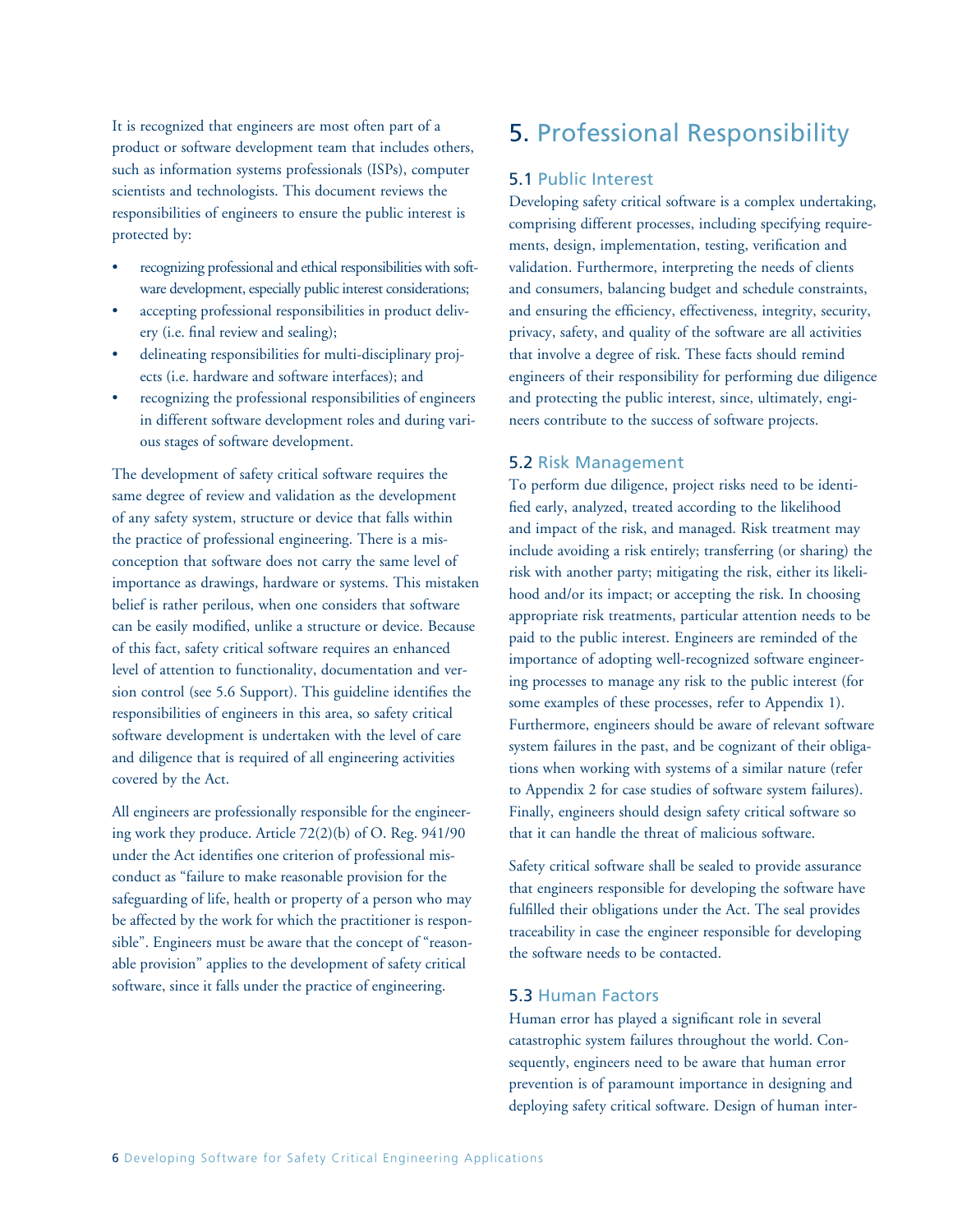faces required to operate or maintain the system should account for human capabilities and limitations, in addition to meeting the necessary obligatory requirements of pertinent regulations.

### 5.4 Code of Ethics

Engineers are reminded of PEO's Code of Ethics, which states that: "A Practitioner shall…regard the Practitioner's duty to public welfare as paramount". Hence, practitioners should minimize risk to the public interest through use of a well-recognized software development process, with system safety considerations as the foremost element in the design.

The Code of Ethics also states: "It is the duty of a Practitioner…to act at all times with knowledge of developments in the area of professional engineering relevant to any services that are undertaken". This provides an obligation for engineers to have knowledge of well-recognized software engineering processes, as well as similar safety critical software systems, including potential modes of failure (Appendix 2 contains case studies of software system failures).

For more information on the Code of Ethics, please refer to the *Professional Engineering Practice* guideline.

### 5.5 Legal Obligations and Confidential Information

As this is an area where conflict can arise, it is important to document intellectual property rights and ownership, as well as client relationships, properly and get legal advice when needed. Intellectual property rights and ownership includes copyright, patents, industrial design rights, "trade secrets" and trademarks. In addition to legal obligations, engineers also have important ethical and professional obligations relating to confidential information. Following are excerpts from the *Professional Engineering Practice* guideline, which discusses confidential information in detail:

- • *Engineers should not divulge any information sensitive to their clients' or employers' business to third parties, unless expressly or implicitly authorized by their clients or employers or required by law to do so.*
- *• Engineers are also expected to avoid using (confidential) information for the benefit of themselves or third parties, or to their clients' or other practitioners' disadvantage. Engineers are expected to decline employment or a commission that would require disclosure of such information.*

*• It is generally considered that engineers may apply any general knowledge or expertise, as long as it falls into a "state of the art" category.*

#### 5.6 Support

Software risk is further managed when the software is adequately supported throughout its lifecycle, from requirements definition to production, maintenance and deployment. Such support may include:

- Documentation, such as requirements and specifications, verification and validation reports, manuals, critical function/alarm restoration/preservation processes, safety assessment reports, software version control process, software defect tracking process;
- statements of conformance to applicable standards and of any limitations or restrictions;
- training, where required by agreement, on installation, maintenance, and operation;
- access to source code under suitable contractual terms; and
- expressed warranty, liability limitations (e.g. connecting to third-party middleware).

### 5.7 Multi-practitioner Projects

Final documents related to safety critical software provided as a service to the public shall be sealed by the engineer responsible for developing the software. In cases where the software is developed by multiple engineers, for example in a large or multi-disciplinary project, each engineer may seal the portion of the documentation for which he or she is responsible. Such sealing shall provide assurance to the engineer responsible for the overall development of the software that the sealed portion of the safety critical software has been developed in accordance with the Act. It is not sufficient that each portion of safety critical software is sealed; the overall software should be sealed by the engineer taking professional responsibility for the work.

Engineers who seal safety critical software shall ensure that their obligations under the Act are fulfilled, including taking responsibility for portions of the software that have been developed by others under their supervision. The guideline *Use of the Professional Engineer's Seal* elaborates on sealing multiple-discipline projects as follows: "For a project covering work within several engineering disciplines, all documents within a particular engineering discipline must be sealed by the engineer taking responsibility for work within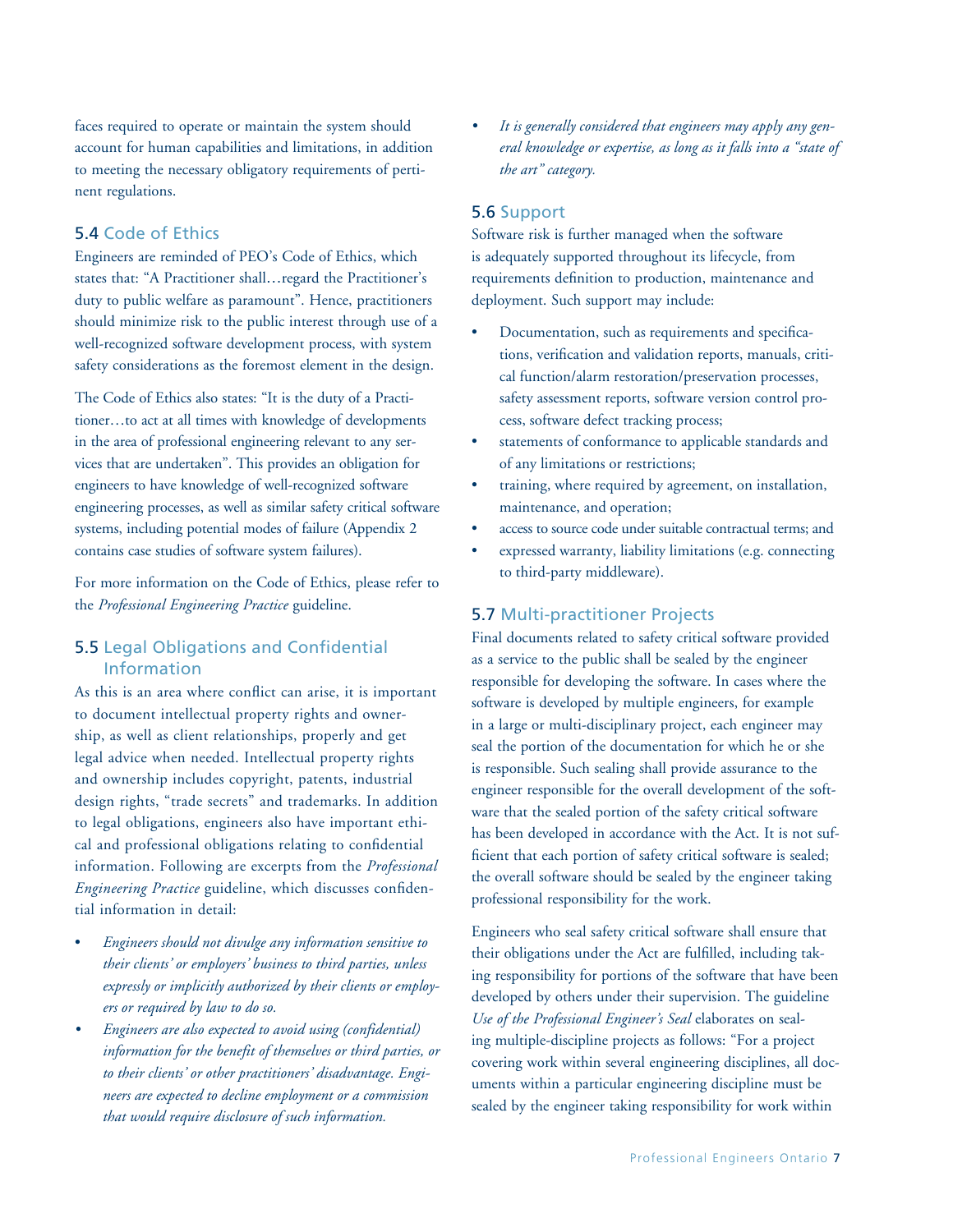that discipline, with an indication or qualification of which discipline is implied by the seal. The supervisory or coordinating engineer (if there is one) should also apply his or her seal to indicate that the work of the various disciplines has been coordinated. If only one signature and seal is used, it should be that of the engineer taking responsibility for the work, generally the coordinating engineer."

Engineers who use safety critical software as part of a larger project or system shall ensure that the software is fit for use in the particular application, and operating and physical environment. Such fitness for use may include an understanding of functionality, reliability, usability, security, limitations, underlying principles, design constraints, and validity/reliability of results.

# 6. Intellectual Property

Intellectual property (IP) refers to a variety of intangible assets, such as copyrights, trademarks, patents, and trade secrets. Owners of these assets may grant legal rights restricting use. When the asset is software-related, such as the source code for a program or the details of an algorithm, the granted rights may limit the conditions under which the software can be used, maintained, or included with other software.

Modern software development is often accomplished by combining original software modules with pre-existing/reusable software modules. The end result is a new software product with unique characteristics and functionality. In the process of software development, engineers might act as either users of IP, or authors of IP, or even both users and authors within the same project.

When using third-party software or development tools, engineers should acknowledge and respect the IP rights granted or limited by licences, warranties, redistribution statements, and disclaimers. The IP rights and their implications regarding safety, maintenance, upgrades and use by customers or other parties should be an important consideration for any engineer. In particular, too restrictive third-party IP rights might limit the possibility of comprehensive evaluation of safety-related features for a software module intended to be included into a newly developed software product (e.g. restricted access to data constants covered by third-party IP limitations).

Engineers as authors and/or owners of IP should take necessary actions to protect their rights. These rights are extremely important when the IP relates to safety critical software. Engineers should evaluate the potential IP generated by software development and identify technical limitations in relation to the IP. For example, IP could cover technically strategic algorithms, specialized calculations, data constants obtained through extensive empirical research, or the actual source code.

Engineers should seek legal advice on IP matters when needed. Due to the complexity of IP rights, engineers, either as users or as authors/owners of IP, should initiate a dialogue with trained professionals in IP laws. Some of the legal clarifications may cover, but are not limited to: the rights granted or limited by copyright, licence, warranty, redistribution statements and disclaimers, in order to limit liabilities and avoid creating a risk to the public interest.

More general legal aspects of engineering work in regard to safety critical software is presented in section 5.5 Legal.

## 7. Sealing

The *Use of the Professional Engineer's Seal* guideline states: "Engineers must seal all final documents that are within the practice of professional engineering, provided as a service to the public." This requirement is contained in the Act. Consequently, all final safety critical software packages provided as a service to the public, including code and professional documents, shall be sealed in accordance with this guideline.

The basic purpose of sealing hardcopy or softcopy professional documents (refer to section 7.2 for more information on professional documents), or a software package, is to identify the work has been performed by or under the supervision of an engineer. The product of engineering work is sealed to indicate that other people can rely on it to be suitable for its intended purpose.

### 7.1 Safety Critical Software Package

### 7.1.1 Originally developed safety critical software package

The original version or modifications of a safety critical software package, including code and documents, shall be sealed. The safety critical software package may be sealed on the equivalent of the "cover page" or introduction to that software.

#### 7.1.2 Review of third-party software

Often, software is developed for one purpose, but may be used for another. For example, a commercially available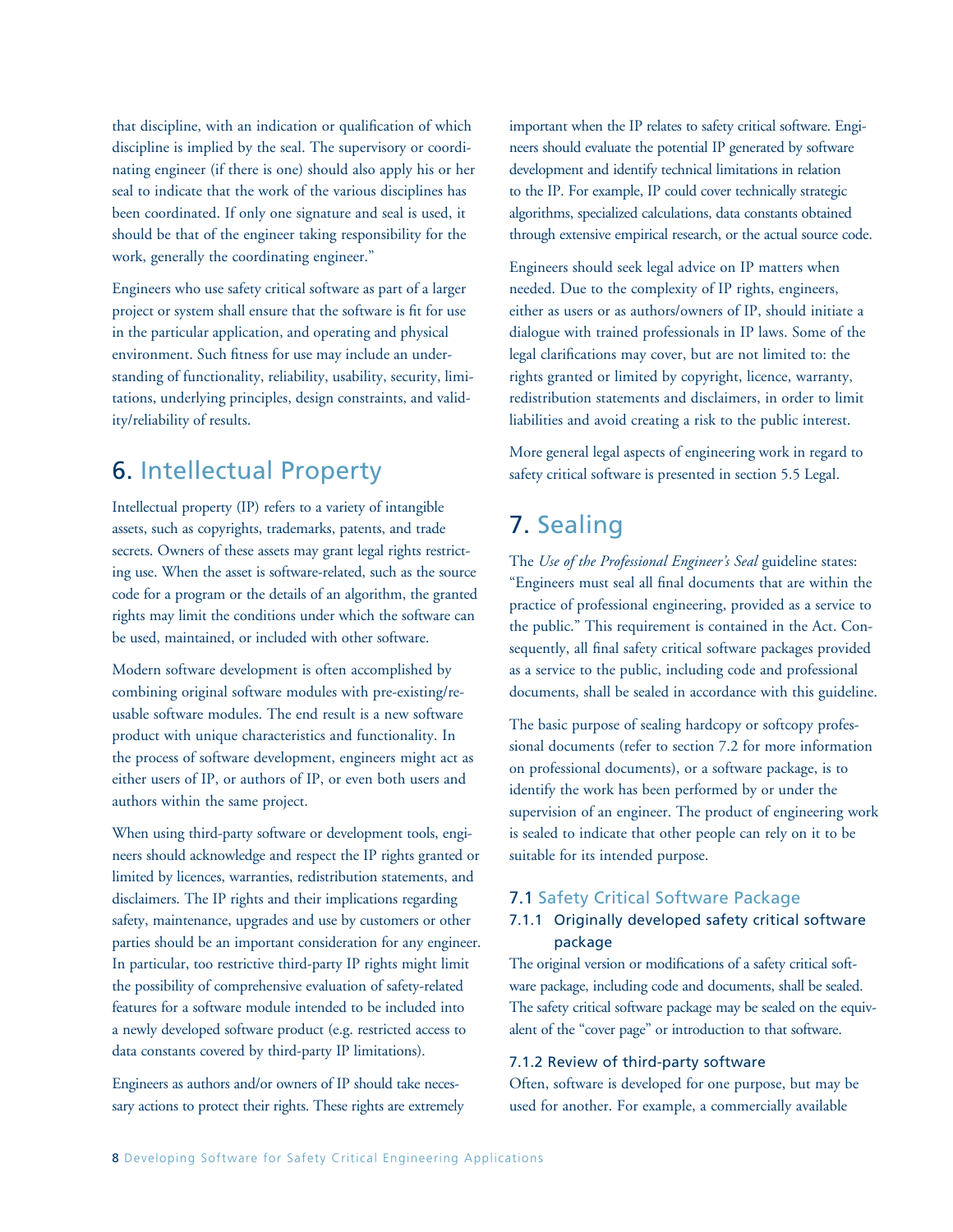graphical user interface developed for a non-critical information kiosk application may be used in a critical control application. If such software becomes safety critical software by its incorporation into a different purpose, engineers responsible for the system, process, equipment or machine shall ensure that their obligations under the Act are fulfilled. For instance, developers of safety critical software should ensure that re-use or integration of such software with other products is properly documented, including any limitations or constraints. Where this is not the case, engineers must review and verify that the software functions as anticipated for the intended application.

An engineer's obligations, including his or her duty to the public welfare and providing proper credit for engineering work, can be fulfilled by a thorough review that includes sufficient research, calculations and other professional engineering work, so that the engineer is satisfied that the work meets appropriate codes and standards and that due diligence is exercised. A review does not necessarily imply a complete rework. The test that should be applied is: "Does the work meet the acceptable professional and regulatory standards?" not "Is this the way that I would have performed the work?". Engineers should create documents detailing the review process and seal them.

### 7.2 Professional Documents

Professional documents associated with but separate from software code for safety critical software, either in electronic or hard copy form, shall be sealed. This may include, but is not limited to, the following design, testing and commissioning documents:

- design documents, requirements, specifications, including documentation of operating environment (compiler, software versions, etc.);
- physical models of monitoring and control systems (i.e. process drawings and mechanical drawings);
- artifacts produced during the course of design and development (i.e. tradeoff analysis, prototypes, analysis elements, software defect tracking, and verification and validation test reports);
- documentation on the purpose and appropriate use of software, including limitations and constraints and reuse or integration with other products, development and maintenance documents, tools, and aids; and
- review documents for third-party software, as described in section 7.1.2.

The appearance of an engineer's seal on a professional document is taken as an indication of the engineer's acceptance of professional responsibility for design, development and testing. These principles apply to both paper documents and electronic documents. Refer to the guideline *Use of the Professional Engineers Seal* for more detailed information.

#### 7.3 Revisions

When a safety critical software package undergoes a revision, the engineer responsible for the revision shall label and seal the software code and professional documents that are part of that safety critical software package release. The seal indicates the engineer's acceptance of responsibility for the revised package and associated engineering work. Care should be taken in documenting the revisions to clearly identify the boundary of professional responsibility between the original and revised software code and documents.

# 8. Software Development Methods and Procedures

There is no best single process for developing software. However, many methodologies and standards have been created relating to software development to control the process and reduce the variability. Appendix 1 contains a list of well-recognized processes for software development.

Regardless of the particular methodology used, the development of safety critical software is a project that comprises many steps and can be managed by established techniques.

Engineers should choose a software development methodology that is appropriate for the type of software to be developed. Whatever development methodology is chosen, there should be a clear documentation of why it was chosen and the benefits and risks of choosing it.

This guideline does not specify a particular development methodology. However, engineers should choose a reliable methodology and put controls/processes in place that minimize any inherent risks.

In general, software development projects can be divided into the following major tasks:

- requirements;
- design and development;
- process engineering;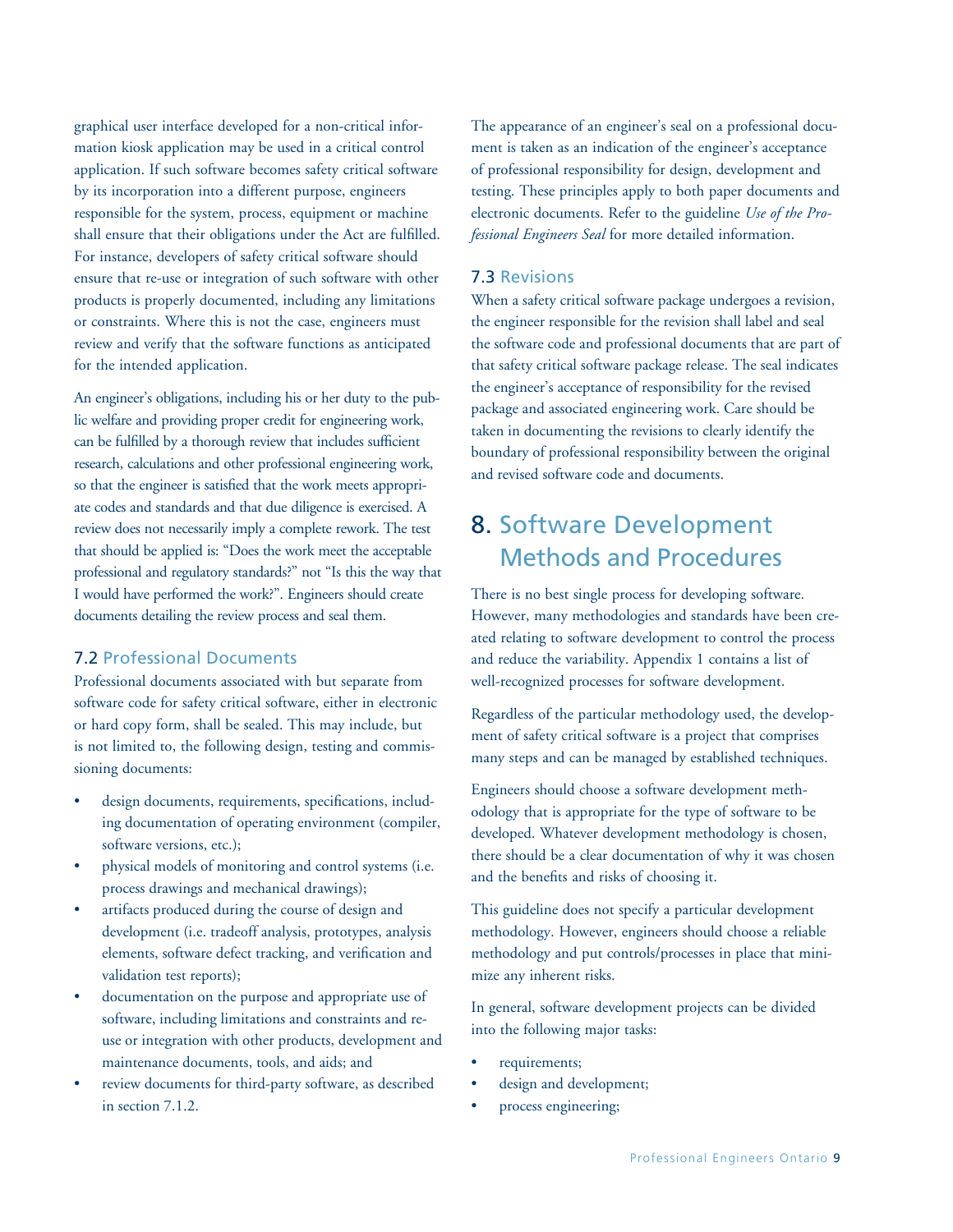- software quality;
- assets management;
- project management; and
- software packaging.

Engineers are often significantly involved in all these different tasks.

#### 8.1 Software Requirements

Software requirements are drawn out using processes and tools for identification of the scope and specifications, the end users' needs, the re-use or integration of existing products, the code or applications, and the constraints. These requirements are then used to describe and document the functional and non functional aspects of the software. The requirements are validated through prototyping, review and modeling. Finally, engineers need to identify potential failure modes in safety critical software as part of their duty to make reasonable provision for the safeguarding of life, health or property of any person who may be affected by the work for which they are responsible.

### 8.2 Software Design and Development

Software design uses various techniques and tools to make and capture decisions as to how the software will be built. It covers architecture, design, notations, user interface, security and safety, data engineering, and performance engineering.

Once a design has been defined, the software is developed through programming and integration of software components. This stage would also include the creation of development documentation, user documentation and training materials.

### 8.3 Software Process Engineering

Proven methodologies to develop software include the definition, measurement, and improvement of a software engineering process to create a repeatable, predictable development method or life cycle. There are a number of process models that formalize the task of developing software or use project management techniques to better control the development process.

#### 8.4 Software Quality

During development, it is necessary to ensure that the software product adheres to applicable standards, conforms to its requirements, and meets its end-user needs. Software quality can be assessed through a number of techniques, including verification, validation, measurement, reviews and audits. Testing can be used to verify proper operation and validate whether the software fulfills its intended purpose. This testing can be performed at different stages of the development process, including unit or component testing, integration testing between components, system testing, and system integration testing for systems of two or more different systems. However, in general, testing can never completely identify all the defects within software. In addition, validation is subjective and contextualized based on the reviewer. Therefore, review and participation by the client and/or end-user testing may be required for acceptance of the final product. This can include software safety assessments, simulation, review of sample input and output data, performance testing, acceptance testing, qualification and certification.

### 8.5 Software Assets Management

Software must be managed through its life cycle. Software asset management is used to control and safeguard the software product versions, as well as the software development artifacts. Software asset management requires identification of all software elements, their version and history, their relationships, and archival data. Change control is implemented for identification and tracking of changes to software elements, including problem reports, contract changes and source code changes. Release management and delivery is the preparation of software for release, distribution, installation and deployment into operation. Deployment represents the activities that make the software available for use and is affected by the target physical environment, architectural and design constraints, and security and performance concerns.

#### 8.6 Management of Software Projects

Software development needs to be effectively managed, just like any other engineering project, to measure and control the progress of the software project. Software project management uses planning and scheduling to define the types of process lifecycles, work breakdown structure, and estimations of workload. The management includes but is not limited to project tracking and metrics of progress, quality, and expenditure. In addition to its initial development, software needs to be maintained over its life cycle and one important aspect is having a process for defects management and tracking.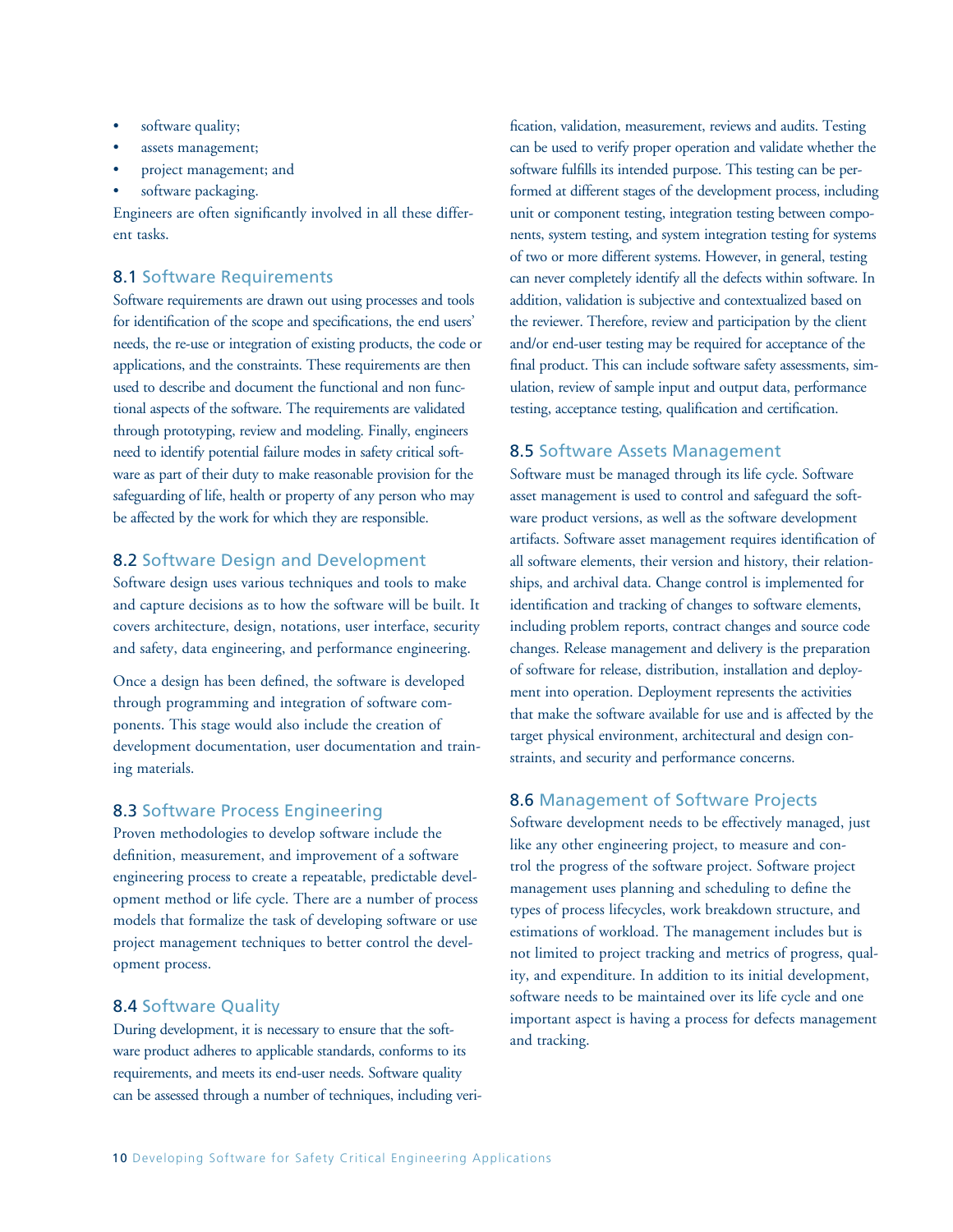### 8.7 Software Packaging

Delivery of the software will require its packaging or application in an electronic format that allows the user, whether a client or another project group or team, to install, understand or use the software. In addition to the software instruction and training materials, the applicable professional documents should be transmitted to the user. This documentation and information can be transmitted electronically or through traditional means. In either case, all engineering documents and safety critical software must be sealed.

### 9. Summary

Throughout their careers engineers may be involved in developing safety critical software. The failure of safety critical software systems may pose risks to the public interest. Engineers must be aware of these risks and of their ethical and professional responsibilities to protect the public. Appendix 2 contains some case studies of software system failures.

Several other organizations have created well-recognized methodologies relating to the development of safety critical software, some of which are listed in Appendix 1. Engineers are advised to direct themselves to these references and other well-recognized methodologies, as required.

### 10. Definitions

For the purposes of this guideline the following terms and definitions apply.

#### **Fail-safe system**

In the event of a predictable system failure, the system is returned to a safe condition that minimizes risk to the public interest.

#### **Reasonable provision**

Requirement that practitioners maintain the standards that a reasonable and prudent practitioner would maintain under the circumstances

#### **Safety critical software documentation**

Documents that express a professional opinion, judgment or direction that someone else may rely upon; both hard copies and electronic copies of design documents, professional documents, requirements, specifications, including documentation of an operating environment (compiler, software versions, etc.); testing specifications; test procedures for critical components of software interfaces; interpretation of test results; implementation procedures/guides; user guides; and reports or other documents that express engineering work as contemplated in the *Professional Engineers Act* (sections 1 and 12) or Regulation 941/90 (section 53), or reproductions of same

#### **Software safety assessment**

Assessment providing an objective independent safety evaluation of the software in the overall system; a software safety assessment ensures that software engineers/designers have considered safety aspects in their designs (for example fault tree analysis, operational health and safety analysis, etc.)

#### **Software risks**

Risks to the public interest caused by software system failure

#### **State of the art**

Highest level of development achieved at a particular time

#### **Trade secret**

Information including, but not limited to, a formula, pattern, compilation, program, method, technique or process, or information contained or embodied in a product, device or mechanism that:

- (i) is or may be used in trade or business;
- (ii) is not generally known in that trade or business;
- (iii) has economic value from not being generally known; and
- (iv) is the subject of efforts that are reasonable under the circumstances to maintain its secrecy

#### **Verification**

The process of evaluating software to determine whether the products of a given development phase satisfy the conditions imposed at the start of that phase [taken from IEEE-STD-610]. Verification ensures that the product was built according to the design requirements and specifications. Verification ensures that "you built it right".

#### **Validation**

The process of evaluating software during or at the end of the development process to determine whether it satisfies specified requirements [taken from IEEE-STD-610]. Validation ensures that the product actually meets the user's needs and fulfills intended use and goals. Validation ensures that "you built the right thing".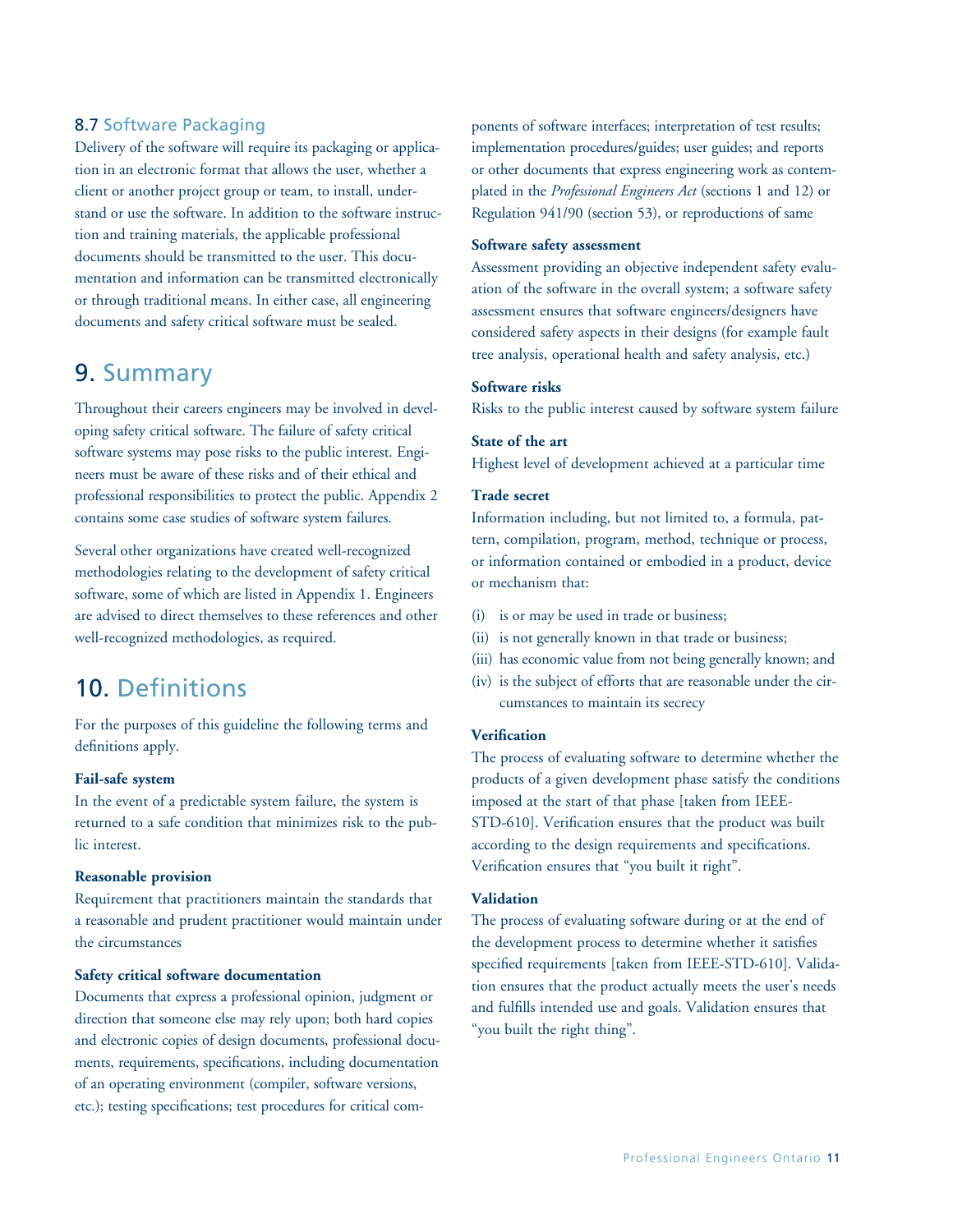# Appendix 1.–Software Engineering References of Interest to Engineers

This list does not in any way limit the responsibility of an engineer or the scope of this guideline.

| <b>Reference</b>                                                                                                                                                       | <b>Website</b>                                                                                                            |
|------------------------------------------------------------------------------------------------------------------------------------------------------------------------|---------------------------------------------------------------------------------------------------------------------------|
| <b>Associations</b>                                                                                                                                                    |                                                                                                                           |
| <b>Association for Computing Machinery (ACM)</b>                                                                                                                       | http://www.acm.org/                                                                                                       |
| <b>Control Systems Integrators Association (CSIA)</b>                                                                                                                  | http://csia.connectedcommunity.org                                                                                        |
| <b>IEEE Computer Society</b>                                                                                                                                           | http://www.computer.org/portal/web/guest/home                                                                             |
| <b>Information Systems Audit and Control Association</b><br>(ISACA)                                                                                                    | https://www.isaca.org/Pages/default.aspx                                                                                  |
| <b>Books</b>                                                                                                                                                           |                                                                                                                           |
| Software Engineering by Ian Sommerville                                                                                                                                | http://www.softwareengineering-9.com/                                                                                     |
| <b>Code of Ethics</b>                                                                                                                                                  |                                                                                                                           |
| Software Engineering Code of Ethics (IEEE Computer<br>Society and ACM)                                                                                                 | http://www.computer.org/portal/web/certification/<br>resources/code_of_ethics                                             |
| <b>Guidelines</b>                                                                                                                                                      |                                                                                                                           |
| Guide to the Software Engineering Body of Knowledge<br>(IEEE Computer Society)                                                                                         | http://www.swebok.org                                                                                                     |
| <b>Papers</b>                                                                                                                                                          |                                                                                                                           |
| Comparison between five models of Software Engineering<br>(IJCSI)                                                                                                      | http://www.ijcsi.org/papers/7-5-94-101.pdf                                                                                |
| <b>Software Process Engineering</b>                                                                                                                                    |                                                                                                                           |
| Capability Maturity Model Integration (Carnegie Mel-<br>Ion-Software Engineering Institute)                                                                            | http://cmmiinstitute.com/                                                                                                 |
| <b>Standards</b>                                                                                                                                                       |                                                                                                                           |
| ANSI UL 1998, Standard for Software in Programmable<br><b>Components (ANSI/UL)</b>                                                                                     | http://www.ul.com/global/eng/pages/solutions/standards/<br>accessstandards/catalogofstandards/standard/?id=1998_2         |
| C22.2 NO. 0.8-12-Safety functions incorporating electronic<br>technology (CSA)                                                                                         | http://shop.csa.ca/en/canada/canadian-electrical-<br>code-part-ii-general-requirements/c222-no-08-12/<br>invt/27007812012 |
| N286.7.1-09-Guideline for the application of N286.7-99,<br>Quality assurance of analytical, scientific, and design<br>computer programs for nuclear power plants (CSA) | http://shop.csa.ca/en/canada/nuclear/n28671-09/<br>invt/27030082009                                                       |
| N290.14-07-Qualification of Pre-Developed Software<br>for Use in Safety-Related Instrumentation and Control<br>Applications in Nuclear Power Plants (CSA)              | http://shop.csa.ca/en/canada/nuclear/n29014-07-r2012/<br>inyt/27026862007                                                 |
| N290.4-11-Requirements for reactor control systems of<br>nuclear power plants (CSA)                                                                                    | http://shop.csa.ca/en/canada/nuclear/n2904-11/<br>invt/27009402011                                                        |
| Protecting against Common Cause Failures in Digital I&C<br><b>Systems of Nuclear Power Plants (IAEA)</b>                                                               | http://www-pub.iaea.org/MTCD/publications/PDF/<br>Pub1410_web.pdf                                                         |
| Software for Computer Based Systems Important to<br>Safety in Nuclear Power Plants (IAEA)                                                                              | http://www-pub.iaea.org/mtcd/publications/pdf/<br>pub1095_scr.pdf                                                         |
| Nuclear power plants-Instrumentation and control<br>systems important to safety IEC 60880 (IEC)                                                                        | http://webstore.iec.ch/webstore/webstore.nsf/Artnum_<br>PK/36058                                                          |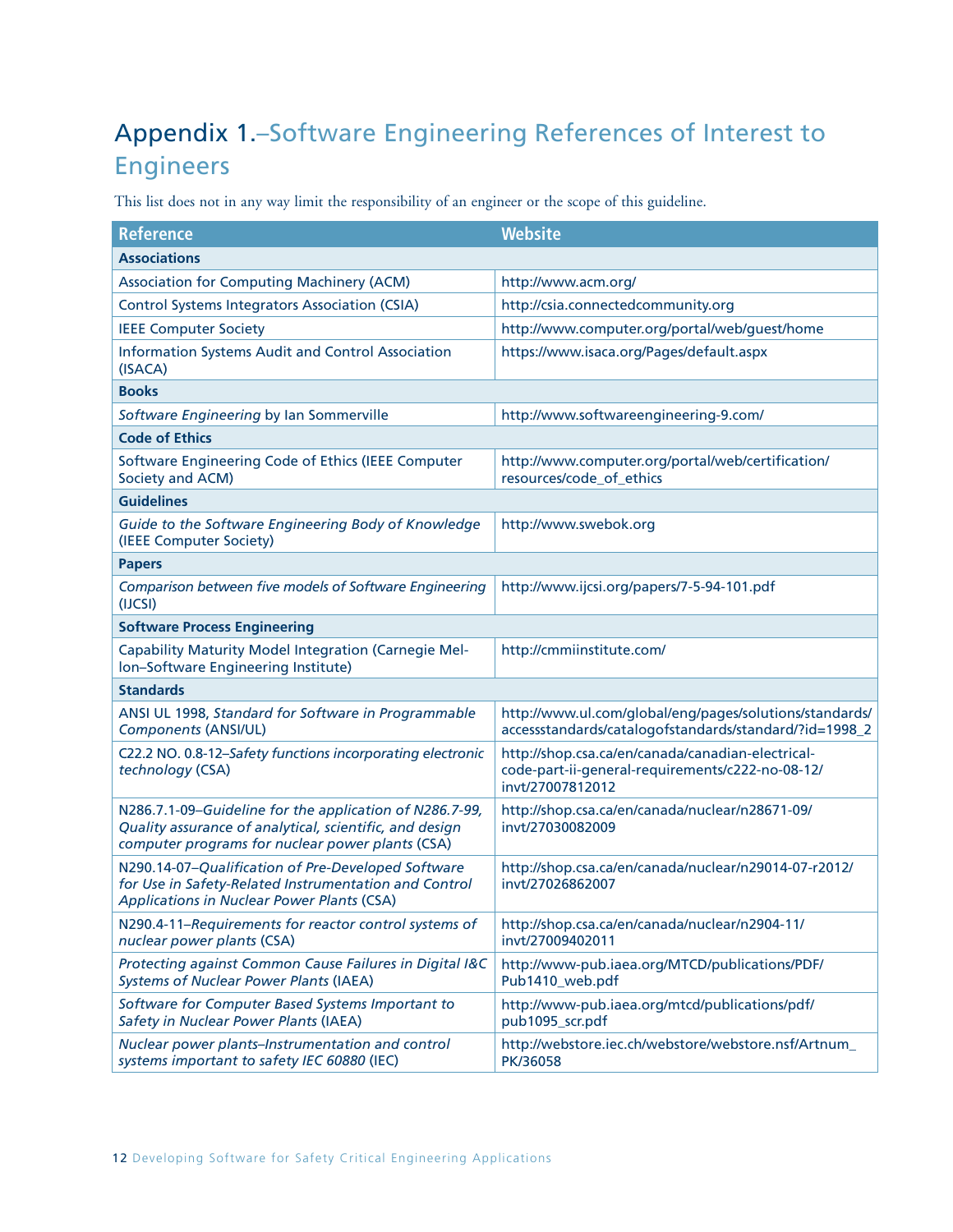| Functional Safety and IEC 61508 (IEC)                                                                            | http://www.iec.ch/functionalsafety/                                                                   |
|------------------------------------------------------------------------------------------------------------------|-------------------------------------------------------------------------------------------------------|
| Software and Systems Engineering Standards (IEEE)                                                                | http://standards.ieee.org/findstds/standard/software_<br>and_systems_engineering.html                 |
| Software and Systems Engineering Standards (ISO/IEC<br>JTC1/SC7)                                                 | http://www.iso.org/iso/home/store/catalogue_tc/cata-<br>logue_tc_browse.htm?commid=45086&published=on |
| Software Assurance Standards (NASA)                                                                              | http://www.hq.nasa.gov/office/codeq/software/docs.htm                                                 |
| Military Standard 498. Software Development and Docu-<br>mentation (Mil Std)                                     | http://www.abelia.com/498pdf/498-STD.PDF                                                              |
| Military Standard 1629A. Procedures for Performing a<br>Failure Mode, Effects and Criticality Analysis (Mil Std) | http://sre.org/pubs/Mil-Std-1629A.pdf                                                                 |
| Software Considerations in Airborne Systems and<br><b>Equipment Certification DO-178B (RTCA)</b>                 | http://www.rtca.org/store_product.asp?prodid=581                                                      |

# Appendix 2. Case Studies of Software System Failures

Several high-profile failures illustrate the requirement for formal software engineering. These case studies do not in any way limit the responsibility of an engineer or the scope of this guideline.

#### **Therac-25**

Engineers should design safety critical software that either adapts to changes in hardware or flags changes in hardware.

In its original configuration, the Therac medical radiation treatment machine would not function unless a protective shield was in the correct position. The machine had a flawless treatment record despite the danger posed by the large dose of ionizing radiation it was capable of producing. However, the software on the new machine was supposed to incorporate this safeguard, but instead a combination of faulty sensors on the shield, a slow response time to operator inputs and inadequate feedback to the operator led to at least six accidental overexposures, *three of which were fatal*.

#### **Northeast power blackout in 2003**

Engineers should ensure that safety critical software is adequately monitored.

The electrical blackout affected an estimated 10 million people in Ontario and 45 million people in eight U.S. states. While this event was due to a combination of factors, one of the systems that failed was a computerized system that should have raised an alarm when loads on many of one company's lines started to be exceeded. Instead, the alarm stayed silent and the operators remained unaware of the problems. On older systems, each line would have had its own control and alarm systems.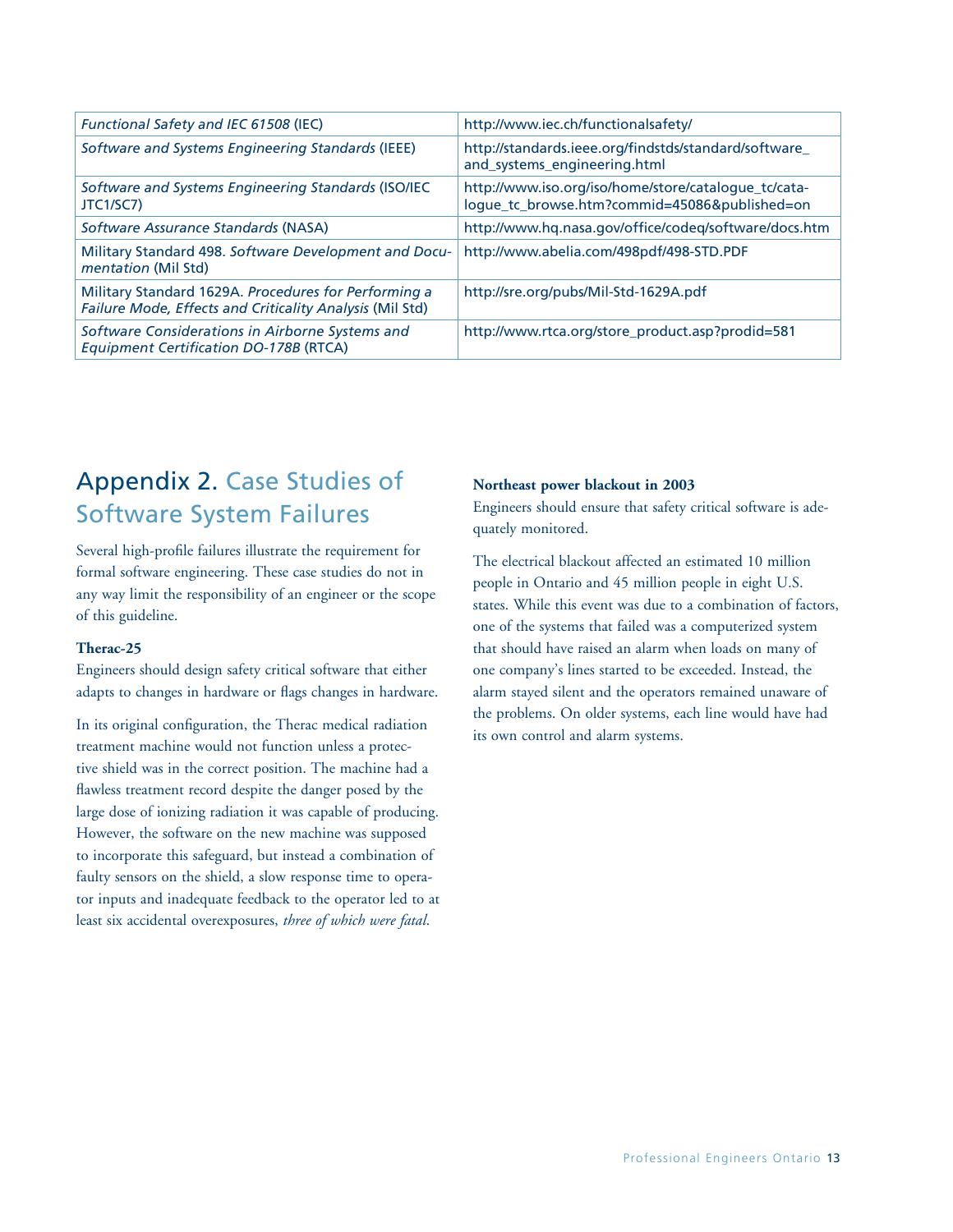# Appendix 3. Amendment and Revision Submission Form

Guideline:

|  | Statement of proposed amendment or revision: |  |
|--|----------------------------------------------|--|

| v |  |
|---|--|
|   |  |
|   |  |

Submitted by: \_\_\_\_\_\_\_\_\_\_\_\_\_\_\_\_\_\_\_\_\_\_\_\_\_\_\_\_\_\_\_\_\_\_\_\_\_\_\_\_\_\_\_\_\_\_\_\_\_\_ Date: \_\_\_\_\_\_\_\_\_\_\_\_\_\_\_\_\_\_\_\_\_\_\_\_\_\_\_\_\_\_\_

| Mail:             | Professional Engineers Ontario       |  |  |
|-------------------|--------------------------------------|--|--|
|                   | 101-40 Sheppard Avenue West          |  |  |
|                   | Toronto ON M2N 6K9                   |  |  |
| <b>Attention:</b> | Standards and Guidelines Coordinator |  |  |
| Fax:              | $(416)$ 224-1579 or $(800)$ 268-0496 |  |  |
| Email:            | practice-standards@peo.on.ca         |  |  |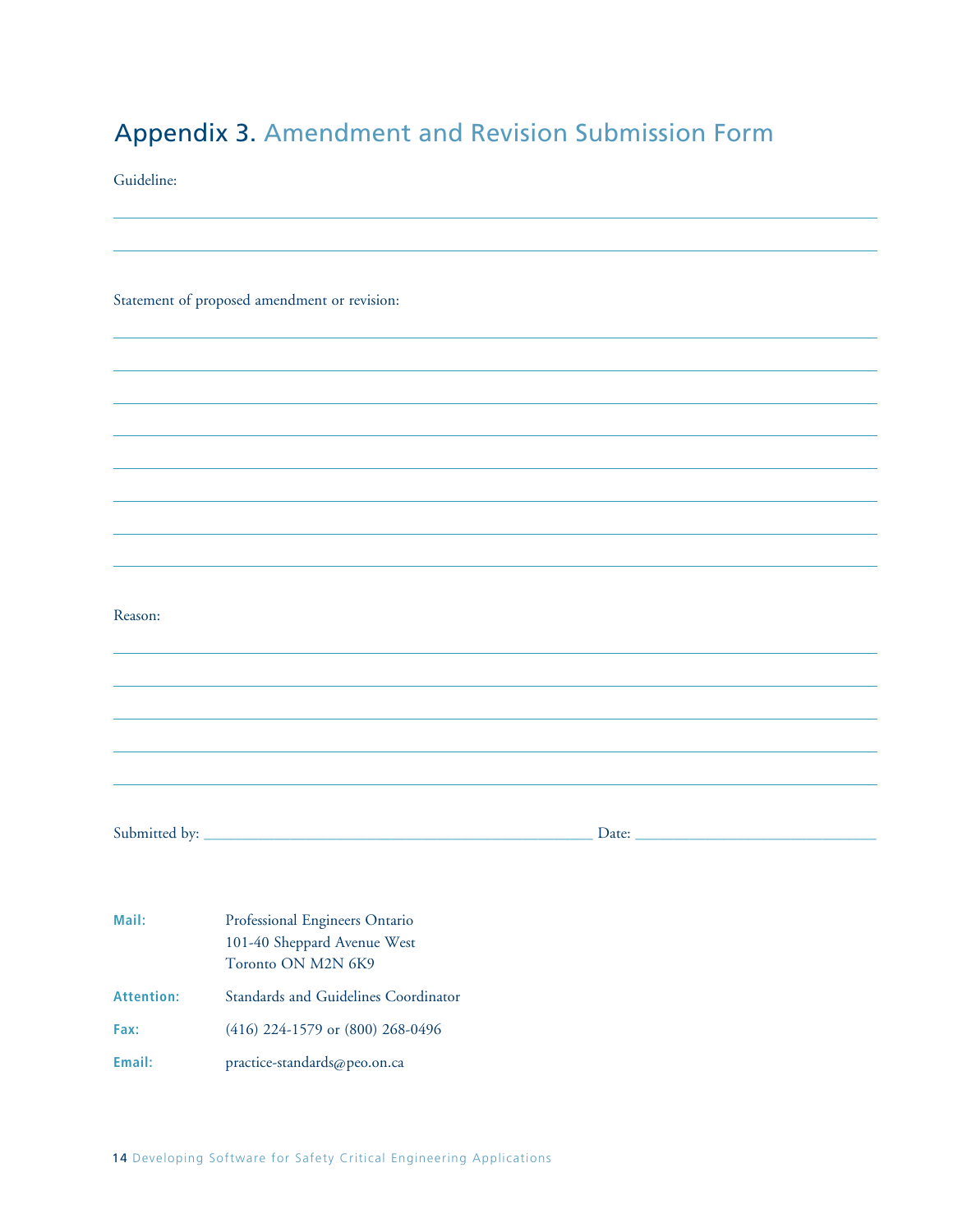# Appendix 4. PEO Professional Practice Guidelines and Standards

### Practice Guidelines

- 1. Acoustical Engineering Services in Land-Use Planning (1998)
- 2. Acting as Contract Employees (2001)
- 3. Acting as Independent Contractors (2001)
- 4. Acting under the Drainage Act (1988)
- 5. Building Projects Using Manufacturer-Designed Systems & Components (1999)
- 6. Commissioning Work in Buildings (1992)
- 7. Communications Services (1993)
- 8. Developing Software for Safety Critical Engineering Applications (2013)
- 9. Engineering Services to Municipalities (1986)
- 10. Environmental Site Assessment, Remediation and Management (1996)
- 11. General Review of Construction as Required by the Ontario Building Code (2008)
- 12. Geotechnical Engineering Services (1993)
- 13. Human Rights in Professional Practice (2009)
- 14. Land Development/Redevelopment Engineering Services (1994)
- 15. Mechanical and Electrical Engineering Services in Buildings (1997)
- 16. Professional Engineer as an Expert Witness (2011)
- 17. Professional Engineering Practice (2012)
- 18. Professional Engineer's Duty to Report (1991)
- 19. Project Management Services (1991)
- 20. Reports for Pre-Start Health and Safety Reviews (2001)
- 21. Reports on Mineral Properties (2002)
- 22. Reviewing Work Prepared by Another Professional Engineer (2011)
- 23. Roads, Bridges and Associated Facilities (1995)
- 24. Selection of Engineering Services (1998)
- 25. Services for Demolition of Buildings and Other Structures (2011)
- 26. Solid Waste Management (1993)
- 27. Structural Engineering Services in Buildings (1995)
- 28. Temporary Works (1993)
- 29. Transportation and Traffic Engineering (1994)
- 30. Use of Agreements between Client and Engineer for Professional Engineering Services (including sample agreement) (2000)
- 31. Use of the Professional Engineer's Seal (2008)
- 32. Using Software-Based Engineering Tools (2011)

#### Performance Standards

- 1. General Review of Construction of a Building (2008)
- 2. General Review of Demolition and Demolition Plans (2008)